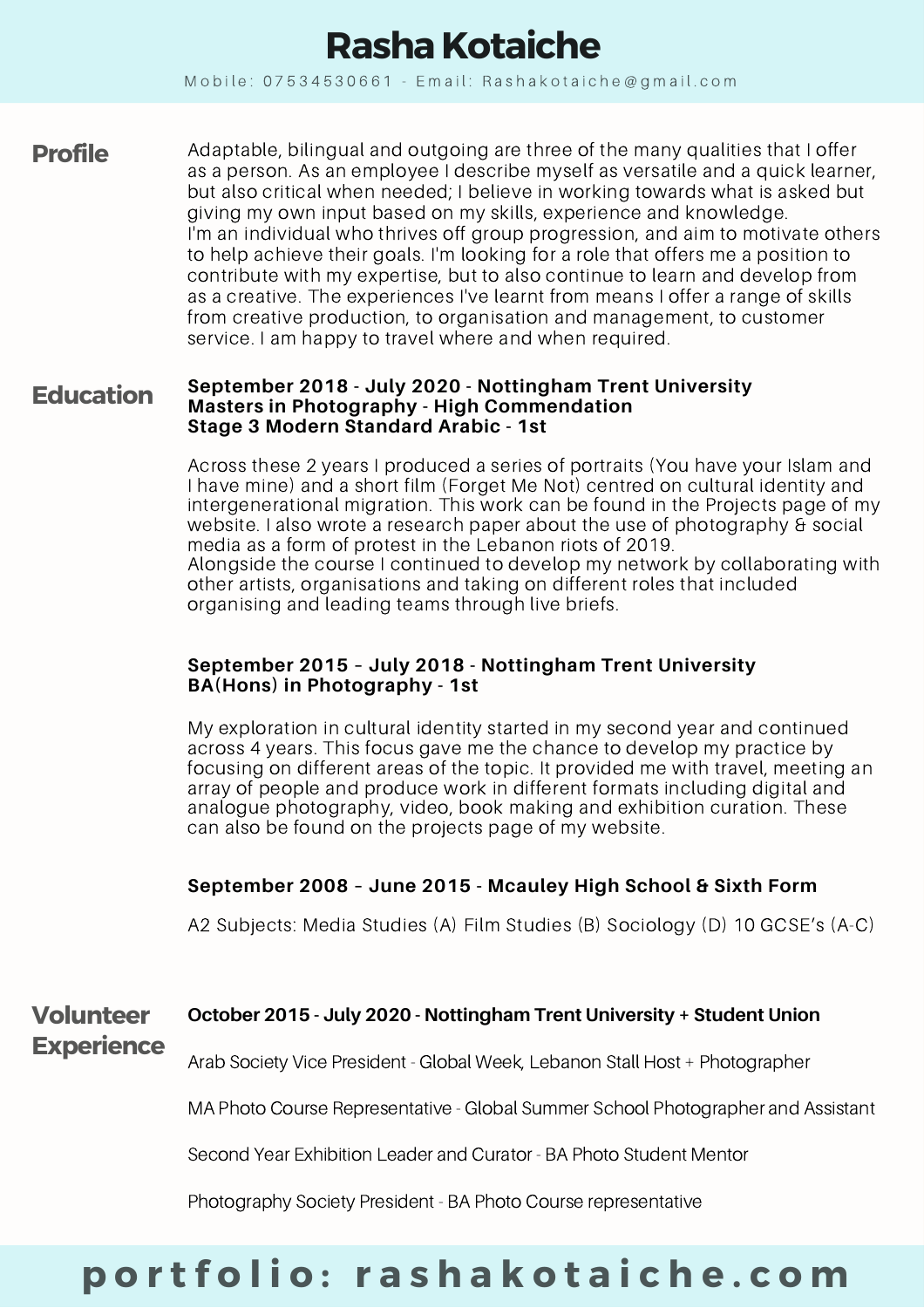#### **Youth Relief Support Worker - Epic Doncaster February 2022 - Present** •Monitoring young people at EPIC Hub, the Youth Club in Doncaster Frenchgate **Present Work Experience**

•Liaise, book and organise artists for creative workshops

•Build a rapport with Young People to allow them to express themselves, and provide a safe environment

## **Marketing Manager - ArtBomb Festival January 2022 - Present**

Artbomb Festival is an annual mini-arts summer festival located in the centre of Doncaster. In 2021 I was the Project Admin, for 2022 I am the Marketing Manager.

•Website redesign and development of brand identity

•Social media marketing

•Audience Research

•Customer Relationship Management

### **Founder + Project Manager - True Tone November 2020 - Present**

As a co-founder of True Tone, I have taken responsibility for successfully managing the organisation

•Initiated the organisation, its feasibility, working out budgets and resources

•Carried out the planning; defining our aims and objectives, assigning roles, produced schedules & timelines

•Scouted and booked creatives to host workshops

•Contacted organisations and schools to promote opportunities

•Designed and run the True Tone website

Key Achievements: Attracting over 100 participants from across the Doncaster Borough who took part in our series of online workshops, receiving positive feedback and desire for more. Creatives reaching out to be included in our website's directory, which has been widely used and appreciated for those looking to work with a creative. Our Directory bringing creatives together, collaborating and creating new local projects.

## **Photographer and digital artist - Freelance September 2013 - Present**

My freelance career started off in photography, and has since developed into working with video, content creation and book+web designing. I pride myself in my versatility in the work I produce, having experience in various genres of photography and videography including music, events, fashion and product. I work in both studio and on location, with knowledge in lighting for both. I've worked with a variety of equipment and software from digital to analogue, canon to fujifilm, Lightroom to CaptureOne and digital printing to the darkroom. I've worked in different environments, with different concepts and with people from all over the world.

My greatest achievement is the contacts I have made, worked for and continue to work for after developing a trusted relationship with all. Some of my clients include Jack Garratt, August Charles, Heju, Right Up Our Street, Public Acts, CAST, Nottingham Contemporary and UCLA, to name a few. I have an ongoing position as a content creator for home-jewellery business, The Colourful Aura.

You can see my work on my website - rashakotaiche.com